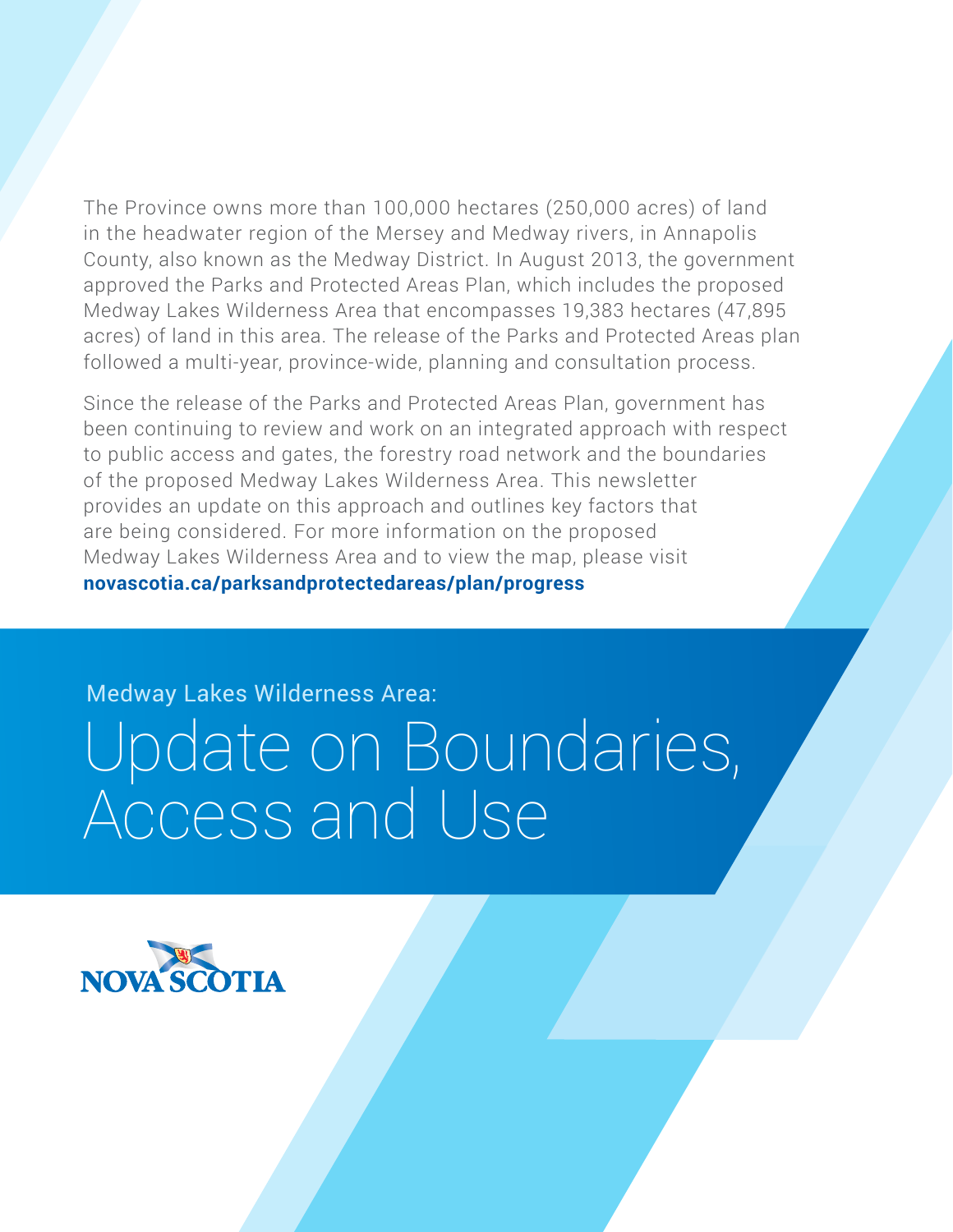## What is a Wilderness Area?

A wilderness area is a significant natural area designated under the Wilderness Areas Protection Act. Wilderness areas protect the natural environment and also provide opportunities

for wilderness recreation, camping, sport fishing, hunting, education, research, community stewardship, tourism outfitting, and other activities.

## Government's Proposed Approach

#### **Access**

Historically, Bowater (former owner of these lands in the Medway District) restricted public vehicle use on most of its lands and gated much of its forestry road network. When the Province acquired the lands it opened most of the road network. Some roads into areas considered particularly rich in biodiversity were left closed pending further study and planning.

When Medway Lakes Wilderness Area is legally designated, government proposes to exclude the West Branch Road from the wilderness area so that it can be used by public vehicles. We plan to keep the rest of the existing road network in the new wilderness area closed to vehicle use as noted in the Parks and Protected Areas Plan. The West Branch Road is important for management of forestry activities on the Crown lands that lie to the north of the pending wilderness area. If the road is closed other roads will need to be built and trucks will have to haul timber over longer distances. Excluding this road from the wilderness area takes into consideration the impact on biodiversity associated with road construction and use. It also balances the environmental and economic costs

of new road construction against the potential impacts of allowing vehicle access on the West Branch Road. Habitat fragmentation, pressure on fish stocks, noise and disturbance can diminish the wilderness area's value for biodiversity, however new road construction is also destructive of the natural environment.

With this change, almost 90% of Bowater's former road network in Annapolis County, which is not part of the new wilderness area, would be open for public use, while most of the former forest access roads within the new wilderness area would be allowed to return to their natural state.

Additionally, the Province proposes to implement measures that will reduce the impact of open roads along the boundaries of and within the wilderness area. To this end, gates or barriers would be established and maintained at or near the beginning of all roads that are not open for vehicle use that currently extend into the wilderness area. Bridges in the wilderness area may be removed. Additional measures to manage impacts on local biodiversity will be explored.

#### **Boundary Revisions**

Several changes (both additions and removals) are also proposed as they relate to the boundaries of the pending wilderness area. **[\[see map\]](http://dev.novascotia.ca/parksandprotectedareas/plan/progress/mlwa/Medway_Lakes_Wilderness_Area_consultation_map_Sept10_2015.pdf)**

These changes would improve access, make it easier to manage the area, protect additional old forest, water courses, and recreation opportunities, better connect the eastern and western portions of the wilderness area, and support forestry operations.

As well, lands on Route 8 previously identified for protection as "Fisher Lake Provincial Park" in the Parks and Protected Areas Plan would instead become part of the wilderness area.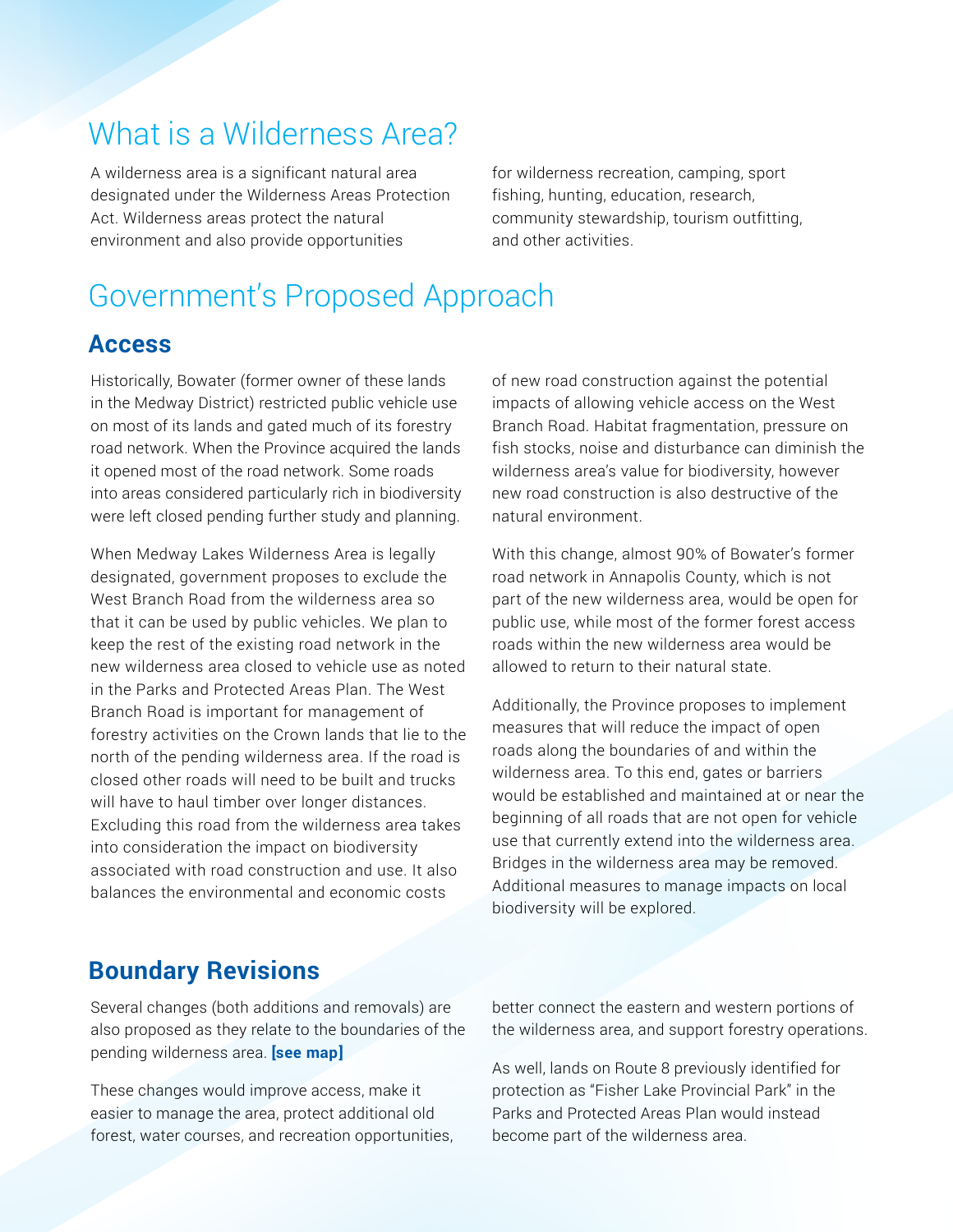#### **Use and Access**

Medway Lakes Wilderness Area will provide exceptional opportunities for recreation in a wilderness setting. Canoeing, camping, sport fishing, hunting, cross country skiing, and nature education and appreciation are some activities

the area supports. New boundaries for the wilderness area allow easy access to many of the wilderness area's attractions, while preserving the backcountry character of some remote areas.

## Highlights of the Proposed Medway Lakes Wilderness Area:

#### **18 primary access points to waterways and trails, including six off of Route 8.**

- Main vehicle access to waterways in the western portion of the wilderness area will be provided at longstanding canoe launch and small parking area at Eleven Mile Lake off of Route 8. Water access from Route 8 also available from the highway bridge at Liverpool Head Lake and the short spur road and parking area at Four Mile Stillwater. Limited access will be available from private facilities at Milford House and Mersey River Chalets.
- Additional water access will be available from the forestry road network at several locations on the periphery of the wilderness area, including at Lynch Mill Stream, Butler Stillwater, Long Lake, East Stoney Lake, Lake Alma, Hendry Lake, and Twin

Bridges (former Bowater base camp). Over 50 km of forestry roads abut the wilderness area, providing many opportunities to explore on foot.

- **Canoe routes [\[see map\]](http://dev.novascotia.ca/parksandprotectedareas/plan/progress/mlwa/Medway_Lakes_Wilderness_Area_consultation_map_Sept10_2015.pdf) will** suit a broad range of skill levels and trip lengths, from short paddles on individual lakes to challenging whitewater conditions or a multi-day traverse of the entire area.
- The Province will also work with interested partners to develop and promote appropriate wilderness recreation opportunities such as trails and canoe loops. More specific management planning will occur after the wilderness area is designated.